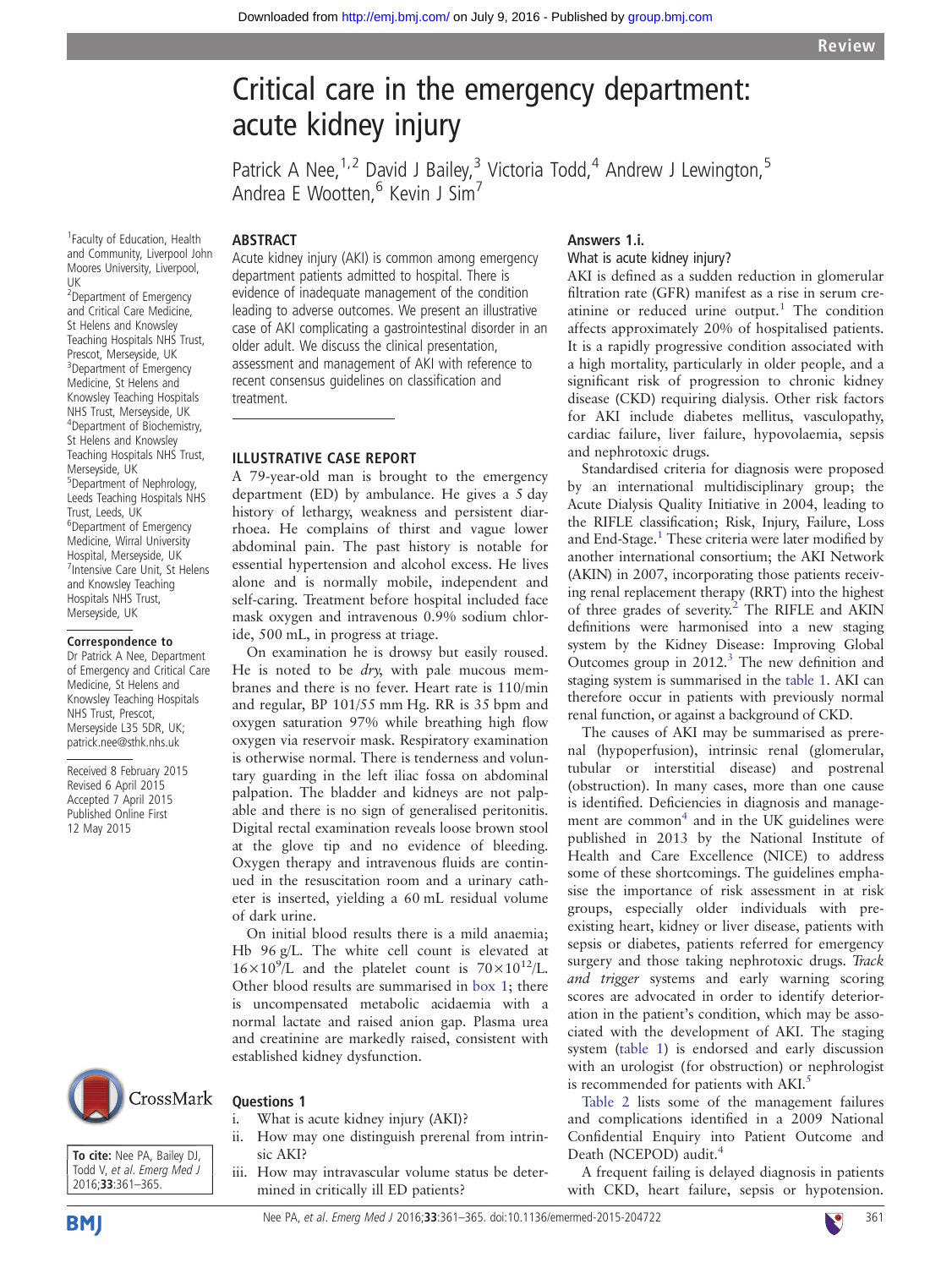## <span id="page-1-0"></span>Box 1 Initial venous and arterial blood results

- ▸ Peripheral venous blood
	- Sodium 139 mmol/L
	- Potassium 4.5 mmol/L
	- Chloride 106 mmol/L
	- Glucose 9.6 mmol/L (172.8 mg/dL)
	- Urea 50 mmol/L (BUN 140 mg/dL)
	- Creatinine 740  $\mu$ mol/L (8.37 mg/dL).
- ▸ Arterial blood gases
	- pH 7.13, pCO2 5.08 kPa, pO2 19.4 kPa
	- $HCO<sub>3</sub>$  14.1 mmol/L, base excess  $-13.8$
	- Lactate 2.8 mmol/L
	- Anion gap 22.8 mmol.
	- BUN; Blood Urea Nitrogen

Patients aged over 65 years are at particular risk, especially if they are taking nephrotoxic drugs such as non-steroidal antiinflammatory drugs (NSAIDs), ACE inhibitors or angiotensin II receptor blockers.

The concentration of creatinine in the blood is used as an estimate of GFR. Creatinine is freely filtered by the glomerulus and actively secreted by the renal tubule. The creatinine value can be used to calculate the estimated GFR (eGFR). The value of eGFR also depends upon the age, gender and race of the patient and is calculated by the four variable Modification of Diet in Renal Disease (MDRD) equation.<sup>6</sup> Even relatively minor rises in the creatinine concentration are associated with adverse outcomes.[7 8](#page-4-0) And yet, due to significant renal reserve, GFR can fall to 50% or less without a rise in creatinine on blood testing. Blood creatinine is therefore a delayed marker of AKI, which has prompted a search for earlier markers. Presently under investigation are functional biomarkers such as serum cystatin C and damage biomarkers such as urine kidney injury molecule and neutrophil gelatinase associated lipokalin (NGAL), measurable in blood and urine.<sup>9</sup> <sup>10</sup>

NGAL is the most studied of the novel AKI predictive biomarkers. It is an essential component of innate immunity to bacterial infection in humans. Nickolas et  $al^{11}$  $al^{11}$  $al^{11}$  found that urinary NGAL measurement in 635 consecutive ED patients had 90% sensitivity and 99% specificity as a predictor of AKI. It was also able to distinguish AKI from prerenal AKI and CKD. More recently urine and plasma NGAL were found to detect subclinical AKI, associated with adverse outcomes, in the absence of increases in serum creatinine in the ICU setting.<sup>1</sup>

#### Answers 1.ii.

#### How may one distinguish prerenal from intrinsic AKI?

It was previously held that transient or prerenal AKI must be distinguished from persistent or intrinsic AKI since the former is caused by renal hypoperfusion and may respond to intravenous volume resuscitation. Differential elevations in blood urea and creatinine,

| Staging of acute kidney injury by severity<br>Table 1 |                                                                                                     |                                                       |  |  |
|-------------------------------------------------------|-----------------------------------------------------------------------------------------------------|-------------------------------------------------------|--|--|
| <b>Stage</b>                                          | Serum creatinine                                                                                    | Urine output                                          |  |  |
|                                                       | Increase $\geq$ 26 mcmol/L ( $>$ 0.3 mg/dL)<br>or $\geq$ 1.5-1.9×from baseline                      | 0.5 mL/kg/h for $>6$ h                                |  |  |
| $\mathcal{L}$                                         | Increase $2-2.9x$ from baseline                                                                     | $<$ 0.5 mL/kg/h for $>$ 12 h                          |  |  |
| 3                                                     | Increase $\geq$ 3x from baseline or $\geq$ 354 mcmol/L<br>(≥4 mg/dL) or renal replacement initiated | $<$ 0.3 mL/kg/h for $>$ 24 h<br>or anuria for $>12$ h |  |  |

| <b>Table 2</b> Deficiencies in care and adverse outcomes in AKI                                                                                                                                                                                                                                                                                                                                                                                                                                               |                                                                                                                                                                                                                                                                                                                                   |  |
|---------------------------------------------------------------------------------------------------------------------------------------------------------------------------------------------------------------------------------------------------------------------------------------------------------------------------------------------------------------------------------------------------------------------------------------------------------------------------------------------------------------|-----------------------------------------------------------------------------------------------------------------------------------------------------------------------------------------------------------------------------------------------------------------------------------------------------------------------------------|--|
| <b>Element of care</b>                                                                                                                                                                                                                                                                                                                                                                                                                                                                                        | <b>Adverse outcomes</b>                                                                                                                                                                                                                                                                                                           |  |
| Failure to anticipate and prevent AKI<br>$\blacktriangleright$ Failure to appreciate the severity of the<br>patient's condition<br>Failure to recognise risk factors for AKI<br>$\blacktriangleright$ Delayed diagnosis<br>$\triangleright$ Omission of monitoring or investigations<br>Failure to correct hypovolaemia<br>$\blacktriangleright$ Failure to treat infection, sepsis<br>Failure to recognise and correct renal<br>obstruction<br>$\triangleright$ Delayed referral to nephrology/critical care | $\triangleright$ Respiratory failure<br>$\triangleright$ Oedema<br>$\blacktriangleright$ Hyperkalaemia<br>$\blacktriangleright$ Sepsis<br>$\blacktriangleright$ Encephalopathy<br>$\blacktriangleright$ Bleeding<br>$\blacktriangleright$ Serositis<br>Progression to more<br>severe AKI<br>Progression to CKD<br>Avoidable death |  |

AKI, acute kidney injury; CKD, chronic kidney disease.

the ratio of plasma to urine osmolality and urinary sodium and urea excretion were often used for this purpose; prerenal injury being characterised by concentrated urine containing little sodium. However, the evidence for this approach is limited, particularly in patients receiving diuretics and those with sepsis.<sup>[13](#page-4-0)</sup> Contemporary nephrologists question the notion that diffuse tubular necrosis is the hallmark of persistent AKI. Many tubules appear histologically normal on light microscopy in that condition, and the pathological lesion of prerenal AKI is unknown.<sup>14</sup> Neither is there any clear clinical distinction between the two entities; both prerenal AKI and intrinsic AKI are associated with increased inhospital mortality, 3-fold in the former to 10-fold in the latter.<sup>15</sup> The current understanding is that AKI is a continuum of increasing severity, with no clear cut-off that would enable a distinctive approach to resuscitation and treatment.

#### Answers 1.iii

#### How may intravascular volume status be determined in critically ill ED patients?

Accurate assessment of the intravascular volume status is important in hypotensive patients. Such patients may be hypovolaemic, euvolaemic or hypervolaemic. It is essential to maintain organ perfusion with boluses of intravenous fluid where appropriate but the assessment may be challenging. Physical signs of hypovolaemia may be absent or may be explained by other pathologies, particularly in undifferentiated patients in the ED setting. Peripheral oedema and pulmonary crepitations may be present even in a volume-depleted patient. Increasing the preload by volume expansion increases stroke volume according to the Starling-Frank principle, but only up to a point; even relatively small boluses may be hazardous to patients with cardiac failure. Excessive fluid administration is associated with worse outcomes in patients with kidney dysfunction.<sup>[16](#page-4-0)</sup>

The history may suggest a negative fluid balance (eg, vomiting, diarrhoea, reduced oral intake, thirst, fever, etc) and clinical examination may provide supporting evidence such as dry mouth (and axillae), reduced skin turgor, cool peripheries and delayed capillary return time. Postural hypotension may be present in patients with hypovolaemia and can be demonstrated in patients who are able to sit upright or stand, while a supine leg raise may also suggest fluid responsiveness.[17](#page-4-0) A raised urea: creatinine ratio, raised serum osmolality and hypernatraemia indicate a free water deficit (dehydration), and urinary indices such as a low urinary sodium, raised specific gravity and osmolality provide further evidence of hypovolaemia. In volume overload the B-type natriuretic protein and its derivatives may be elevated in the blood. The analysis may be more difficult to interpret in ischaemic heart disease and atrial fibrillation.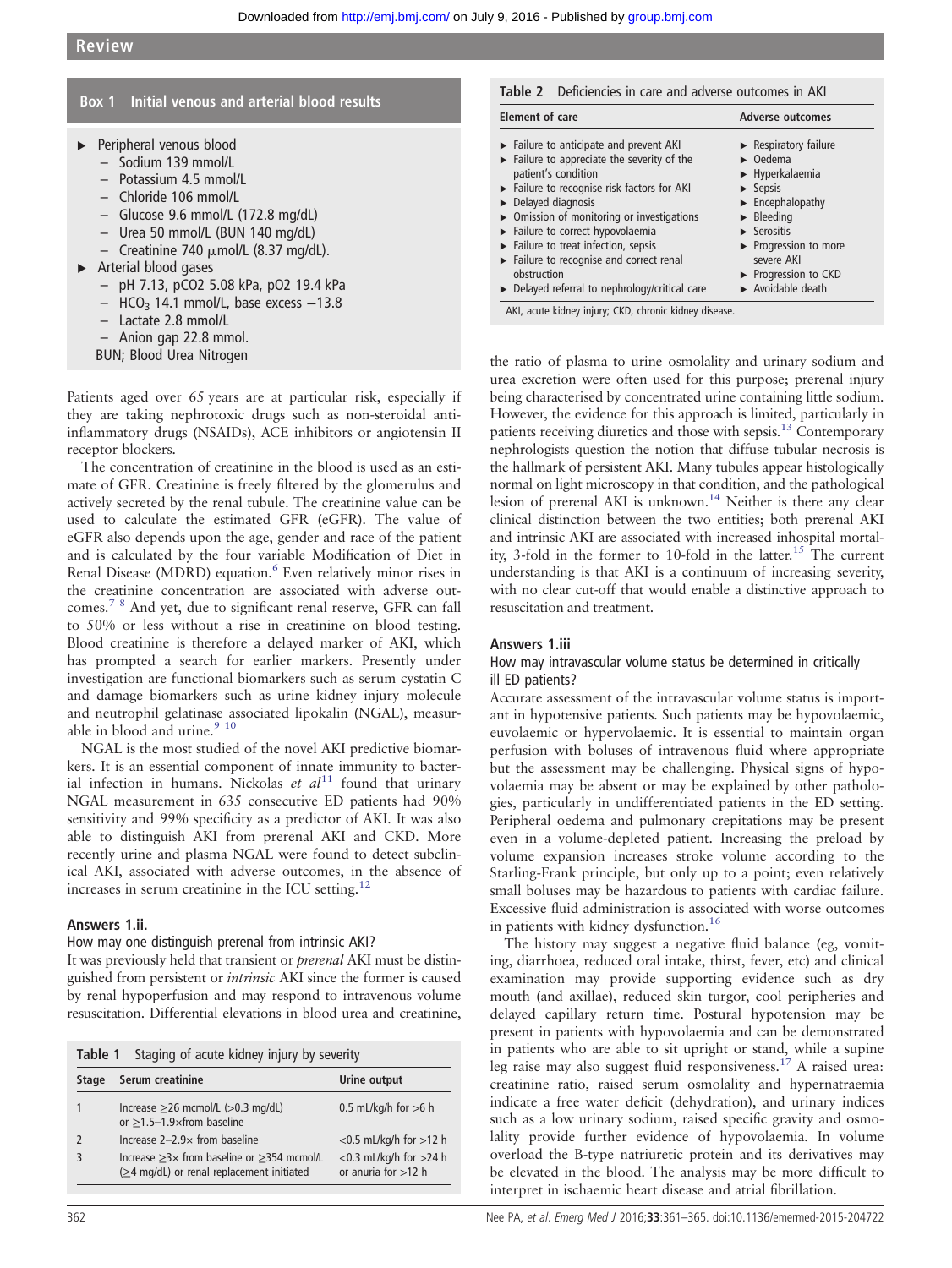A static measure of the central venous pressure is not helpful, but the dynamic response of the central venous pressure to a fluid bolus (eg, 125 mL 0.9% sodium chloride) provides useful information on intravascular volume. A sustained rise of >3 cm H2O suggests that the compartment is replete. Intermittent or continuous measurement of the central venous oxygen saturation is another useful strategy.[18 19](#page-4-0)

Non-invasive techniques using echocardiography are gaining popularity.[20](#page-4-0) The phased array probe provides images of the inferior vena cava at end expiration, while the parasternal view of the heart is useful in skilled hands for the assessment of cardiac filling. The internal diameter of the right ventricle at end diastole provides the most relevant data, a value of less than 2.3 cm may indicate underfilling. $21$  Alternatively, the curvilinear probe may be used to distinguish between different types of shock, the techniques for which are taught as part of level 2 ultrasound training. Guidelines for this level of training are published in the UK by the Royal College of Emergency Medicine ([http://www.rcem.ac.uk/Training-Exams/Training/Ultrasound%](http://www.rcem.ac.uk/Training-Exams/Training/Ultrasound%20training) [20training](http://www.rcem.ac.uk/Training-Exams/Training/Ultrasound%20training)).

### CASE PROGRESSION

Liver function tests are now available. They reveal a non-specific pattern of transaminasaemia and elevated alkaline phosphatase and γ-glutamyl transferase concentrations. The bilirubin level is marginally elevated at 44 mcmol/L (2.6 mg/dL). The patient is referred to a specialist trainee in acute medicine. Her differential diagnosis includes haemolytic uraemic syndrome (HUS) and hepatorenal syndrome (HRS). However, a surgical review is advised because of the possibility of diverticular abscess. The surgical resident requests a CT scan of the abdomen and with intravenous iodinated contrast.

### Questions 2

- i. What is HUS?
- ii. What are the risk factors for the development of contrastinduced AKI (CI-AKI)?
- iii. What steps can be taken to minimise the risk of worsening AKI when intravenous contrast is being considered?

### Answers 2.i

### What is HUS?

A history of diarrhoea and severe AKI should prompt consideration of the HUS in the differential diagnosis. HUS is a thrombotic microangiopathy characterised by haemolytic anaemia, thrombocytopenia and uraemia. First described by Gasser et al in  $1955$ <sup>22</sup>, it is a rare, life-threatening disorder occurring in all age groups and the most common cause of acquired AKI in previously healthy children. The most common type, 'typical' HUS, occurs in outbreaks or sporadically, and follows an episode of bloody diarrhoea due to infection by Shiga toxin-producing Escherichia coli (STEC) or Shigella spp. Atypical HUS results from other infections, including viral, Mycoplasma and Streptococcal aetiologies, drug effects, inborn errors of metabolism or disorders of complement regulation.

The diagnosis is often delayed in atypical and sporadic cases. The syndrome should be suspected when a patient presents with oliguria and pallor following an episode of gastroenteritis. Early symptoms are non-specific and include nausea, vomiting, crampy abdominal pain and diarrhoea, initially watery and becoming bloody in severe cases. The diagnosis is clinical, supported in STEC-HUS by the isolation of the serotype 0157 E. coli in stool samples. Laboratory investigations reveal thrombocytopenia, haemolytic anaemia and schistocytes on blood smear. AKI follows 5–10 days after the onset of diarrhoea and may be associated with haematuria and proteinuria, progressing to oligoanuria and severe electrolyte derangements. Hypertension and central nervous system (CNS) disturbances are common and may herald a poor outcome. The treatment of HUS is generally supportive and includes the eradication of the underlying cause. Cefuroxime and ciprofloxacin are effective against STEC strains.[23](#page-4-0) And a monoclonal antibody to C5a, eculizumab, is recommended in recent NICE guidance.<sup>[24](#page-4-0)</sup> Intravenous volume resuscitation and correction of electrolyte abnormalities and anaemia are central to initial management, while urgent plasma exchange or RRT may be necessary in  $50-70\%$  of patients.<sup>[25](#page-4-0)</sup> Most patients with STEC-HUS recover renal function, although a minority may develop CKD, requiring lifelong dialysis. Atypical HUS is associated with a worse prognosis; up to 50% progress to end-stage renal failure or irreversible brain damage. The overall mortality rate is  $5-10\%$ .<sup>26</sup>

### Answers 2.ii

### What are the risk factors for the development of CI-AKI?

Intravenous iodinated contrast material is toxic to the kidneys and can cause or worsen AKI in some patients. CI-AKI refers to a decline in kidney function following intravenous administration of iodinated contrast medium. The Contrast Media Safety Committee of the European Society of Urogenital Radiology define CI-AKI as "a condition in which an impairment in renal function (an increase in serum creatinine by more than 25% or 44 mcmol/L) occurs within 3 days following the intravascular administration of a contrast medium, in the absence of an alter-native aetiology".<sup>[27](#page-4-0)</sup> CI-AKI is the third most common cause of inpatient AKI after decreased renal perfusion and nephrotoxic drugs.

Patients with an eGFR <60 mL/min/1.73  $M^2$  are at a significantly increased risk of CI-AKI. Other associated factors include advancing age, diabetes mellitus with CKD, hypovolaemia/ haemodynamic instability, nephrotoxic drugs, hypertension and heart failure. The use of higher volumes of iodinated contrast media or contrast with a higher osmolality is associated with increased risk. Nephrotoxic drugs implicated with CI-AKI include NSAIDs, aminoglycosides, amphotericin B and high doses of loop diuretics.

### Answers 2.iii

#### What steps can be taken to minimise the risk of worsening AKI when intravenous contrast is being considered?

The decision on whether to use iodinated contrast is a balance between an assessment of the risk of CI-AKI and the potential benefits of diagnostic information. Assessment for the presence of risk factors such as comorbidities, current medications and kidney function (serum creatinine in a patient with AKI or eGFR in a patient with CKD) should form part of this decision. If iodinated contrast is used, a number of pharmacological and non-pharmacological methods of reducing the risk of CI-AKI can be implemented. An iso-osmolar or low-osmolar contrast medium should be used in the lowest possibly volume/dose and patients at risk should receive intravenous volume expansion prior to the contrast. Sodium chloride 0.9% and isotonic sodium bicarbonate are reasonable choices, with 0.9% sodium chloride having logistical advantage in the ED setting.[27 28](#page-4-0) It is important to maintain optimum fluid balance after the investigation, and to ensure that renally excreted drugs such as metformin are discontinued before the procedure and not restarted until renal function has been reassessed. Intravenous N-acetylcysteine and alkalisation of the urine with sodium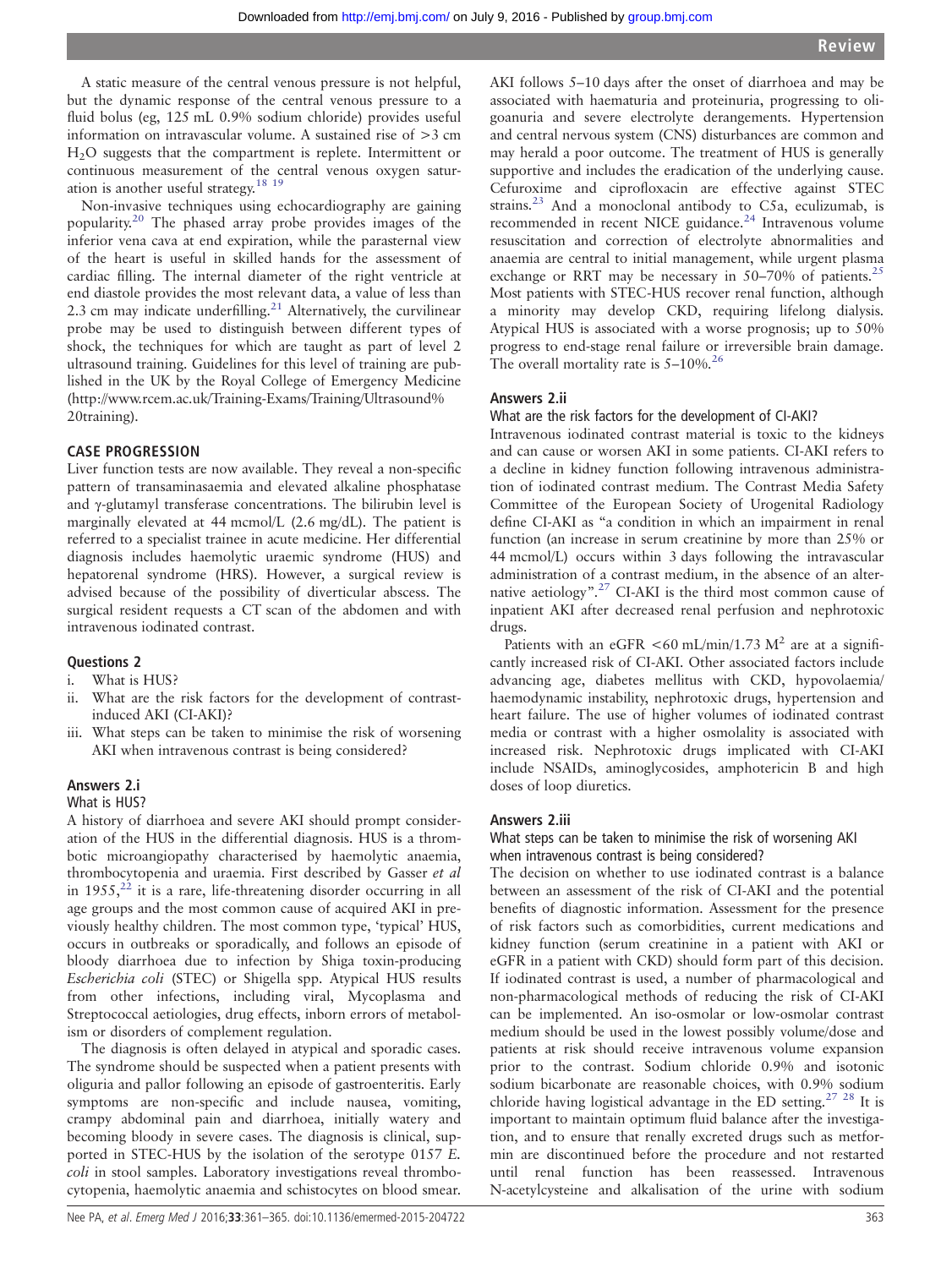bicarbonate are recommended by some authorities, but evidence for either approach is lacking.[29](#page-4-0)

The Prevention of Serious Adverse Events following Angiography trial will compare the effectiveness of isotonic sodium bicarbonate versus intravenous saline, and oral N-acetylcysteine (NAC) versus oral placebo for the prevention of serious outcomes associated with CI-AKI. Investigators aim to enrol 8680 patients undergoing angiography.[30](#page-4-0)

## CASE CONCLUSION

The patient has been admitted to the high dependency unit. Repeat investigations at 6 h after admission show an improvement. He has received 3.5 litres of 0.9% sodium chloride. His urine output has increased to 20 mLs/h (approximately 0.25 mL/kg/h) and ultrasound assessment of intravascular volume shows that he is probably still hypovalaemic.

The past medical history is now available from his general practitioner. Of note, he has Child B alcoholic liver disease. There is discussion on the possibility that he may have HRS and whether this condition should influence decision-making with regard to the potential for RRT.

## Questions 3

- i. What is the HRS?
- ii. What are the indications for urgent RRT?
- iii. What are the benefits and limitations of the different modalities of RRT?

### Answers 3.i

### What is the hepatorenal syndrome?

The development of AKI is often seen as a mortal complication in patients with chronic liver disease (CLD), and is a frequent cause of intensive care unit (ICU) admission denial. HRS is diagnosed when a patient develops oliguria or a raised serum creatinine as a result of hepatic cirrhosis and ascites. A similar condition is sometimes seen in acute hepatocellular necrosis but the term HRS is usually reserved for the chronic condition. HRS may be triggered by infection, including spontaneous bacterial peritonitis, and occurs in half of all patients with CLD during the course of their condition. There is no consistent relationship between severity of liver disease, by liver function tests or synthetic function, and the risk of HRS. Two distinct forms are described; type 1 HRS is rapidly progressive (days) and is fatal without full supportive treatment. It is a complication of spontaneous bacterial peritonitis (SBP) and may also occur following paracentesis of ascites with inadequate albumin replacement. Gastrointestinal bleeding, hypotension, malnutrition and pre-existing CKD are other risk factors. Type 2 HRS begins with a diuretic-resistant ascites and progresses to AKI over weeks. It is a more gradual process with a better prognosis; median survival is 6 months, although ultimately fatal without treatment.

The pathophysiology of HRS is poorly understood, but is related to vasoconstriction of the renal afferent arterioles, reducing renal plasma flow. Nitric oxide-mediated splanchnic vasodilatation, a feature of portal hypertension in cirrhosis, reduces the pressure in the renal vascular bed. Renal vasoconstriction follows, caused by activation of the sympathetic and renin-angiotensin-aldosterone systems and inhibition of prostaglandins.<sup>31</sup> 32

The diagnosis of HRS is suggested by a rising serum creatinine in the context of liver failure; the patient producing low volumes of urine containing very little sodium (<10 mmol/L). Other causes (prerenal, intrinsic renal and obstructive) of AKI must be excluded and urinary microscopy, vasculitic screen and

ultrasound evaluation of the renal tract should be performed. Treatment is supportive, optimising tissue oxygenation and intravascular volume, eliminating nephrotoxic drugs and treating sepsis. RRT may be necessary in the short term to manage the complications of AKI. Transjugular intrahepatic portosystemic shunt procedure or an infusion of the vasopressin analogue terlipressin may improve renal function by reducing portal pressure. Definitive treatment is liver transplantation.

## Answers 3.ii

What are the indications for urgent RRT?

Life-threatening indications mandating the urgent provision of RRT are:

- ▸ Hyperkalaemia (>6.1 mmol/L) refractory to medical management;
- ▶ Respiratory distress secondary to pulmonary oedema/volume overload;
- ▸ Severe metabolic acidosis (pH <7.1) unresponsive to optimisation of haemodynamic status;
- ▸ Uraemic complications (pericarditis, coagulopathy, encephalopathy);
- ▸ Poisoning by drugs eliminated by RRT (salicylates, ethylene glycol, methanol, barbiturates, lithium). Phenytoin, tricyclics and digoxin are not removed by RRT because of their volume of distribution.

At present there are no absolute criteria for starting RRT emergently in AKI. Recent guidance suggests that RRT should be started "when life-threatening changes in fluid, electrolyte, and acid-base balance exist". [33](#page-4-0) While absolute levels are important (eg, grossly elevated serum potassium), consideration needs to be given to the wider clinical context rather than single thresholds. RRT is indicated when medical management fails to resolve volume overload and/or the metabolic disturbances of AKI. The urgency is dependent on the specific indication(s), the patient's clinical condition and the trend and predicted course of the AKI.

### Answers 3.iii

## What are the benefits and limitations of the different modalities of RRT?

RRT refers to procedures in which fluid and or solutes are removed from a patient's blood using diffusion (haemodialysis), convection (haemofiltration) or a combination of the two, haemodiafiltration. This can be a continuous or intermittent process. The emergency procedure is carried out via a coaxial catheter placed in a major vein, forming a venovenous circuit.

Intermittent haemodialysis (IHD) works by diffusion of solutes across a semipermeable membrane, a concentration gradient being generated by dialysate and patient blood in countercurrent flow. The rate of solute clearance can be altered by increasing/decreasing the dialysate and blood flow rates, changing the membrane permeability and the duration of dialysis. IHD is able to remove solutes at a relatively rapid rate, allowing for greater time off dialysis and the opportunity for diagnostic investigations and other therapeutic interventions. However, a short dialysis time makes for large fluid shifts that can cause or worsen haemodynamic instability and it is not advocated in shocked or critically ill patients.

Continuous RRT (CRRT) encompasses a range of different modalities that share the common trait of slower volume and solute removal over an extended period of time, say 12–48 h. The most common regimen is continuous venovenous haemofiltration, sometimes combined with dialysis. CRRT is the preferred choice in critically ill patients as fluid shifts are less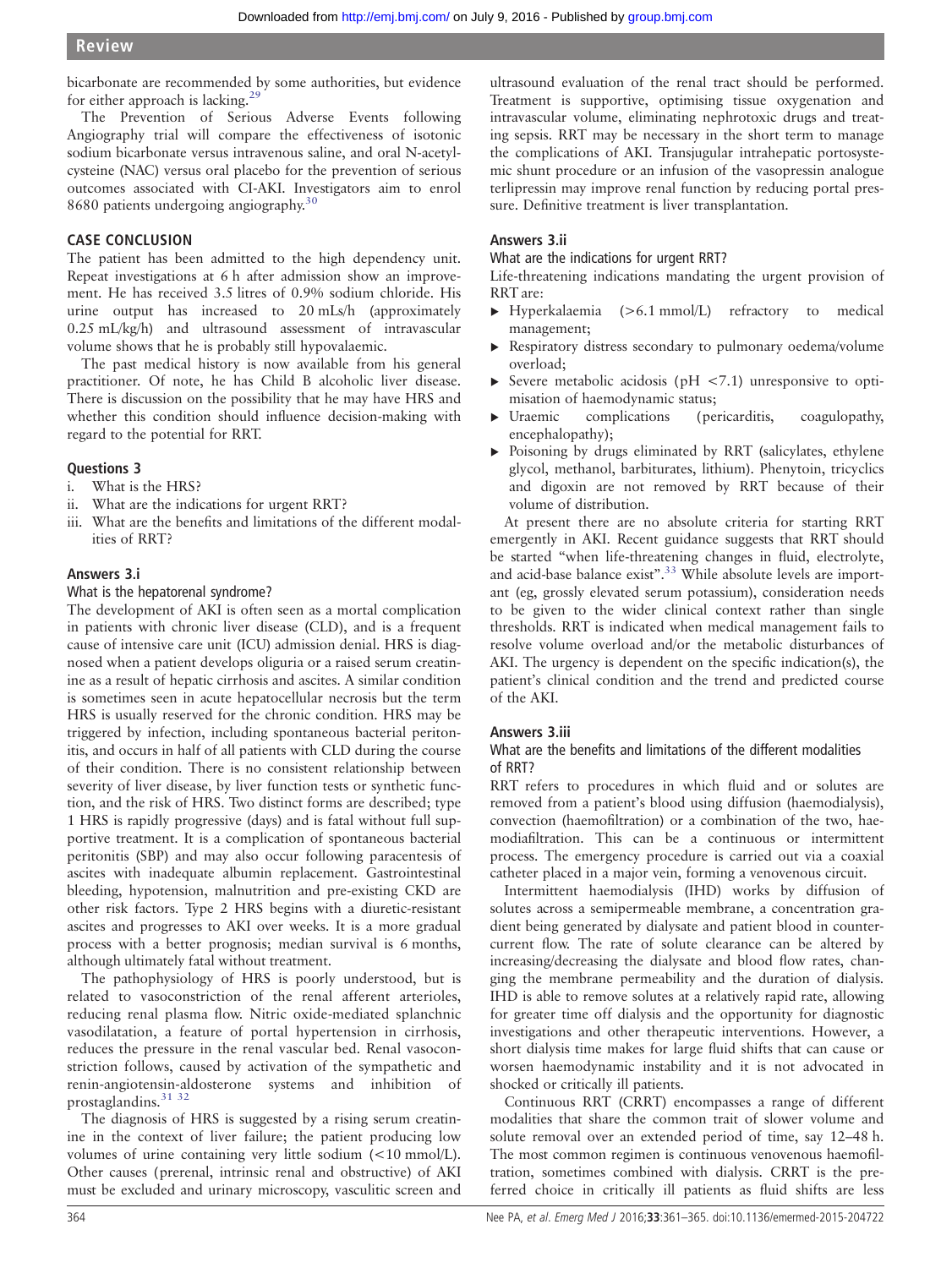<span id="page-4-0"></span>severe. CRRT is technically simpler, though more expensive. Solute clearance is dependent on exchange volume, which may be limited by patient tolerability. It is also more vulnerable to interruptions by clot formation within the circuit.

Regardless of the technique employed, anticoagulation is usually necessary to maintain filter patency. A Cochrane meta-analysis found no difference in mortality, hospital or ICU length of stay or renal recovery between patients with AKI whether treated with IHD or CRRT.<sup>34</sup>

Contributors PAN devised and supervised the article. DJB prepared the first draft. VT contributed the laboratory information. AEW researched HUS. KJS contributed the critical care insights and AJL the overall quality control from a nephrologist's perspective.

Competing interests None declared.

Provenance and peer review Commissioned; externally peer reviewed.

#### **REFERENCES**

- 1 Bellomo R, Ronco C, Kellum JA, et al. Acute renal failure-definition, outcome measures, animal models, fluid therapy and information technology needs: the Second International Consensus Conference of the Acute Dialysis Quality Initiative (ADQI) Group. [Crit Care](http://dx.doi.org/10.1186/cc2872) 2004;8:R204–12.
- 2 Mehta RL, Kellum JA, Shah VS, et al. Acute Kidney Injury Network: report of an initiative to improve outcomes in acute kidney injury. [Crit Care](http://dx.doi.org/10.1186/cc5713) 2007;11:R31.
- 3 Kidney Disease: Improving Global Outcomes (KDIGO) Acute Kidney Injury Work Group. KDIGO Clinical Practice Guideline for Acute Kidney Injury. [Kidney Int Suppl](http://dx.doi.org/10.1038/kisup.2011.32) 2012;2:19–36.
- 4 Stewart J, Findalay G, Smith N, et al. Adding Insult to Injury. A review of the care of patients who died in hospital with a primary diagnosis of acute kidney injury (acute renal failure). National Confidential Enquiry into Patient Outcome and Death, 2009.
- 5 National Institute for Clinical Excellence. Acute Kidney Injury. Prevention, detection and management of acute kidney injury up to the point of renal replacement therapy. Clinical guideline 169, 2013.
- 6 Levey AS, Stevens LA, Schmid CH, et al. A new equation to estimate glomerular filtration rate. [Ann Intern Med](http://dx.doi.org/10.7326/0003-4819-150-9-200905050-00006) 2009;150:604–12.
- 7 Praught ML, Shlipak MG. Are small changes in serum creatinine an important risk factor. [Curr Opin Nephrol Hypertens](http://dx.doi.org/10.1097/01.mnh.0000165894.90748.72) 2005;14:265–70.
- 8 Chertow GM, Burdick E, Honour M, et al. Acute Kidney injury, mortality, length of stay, and costs in hospitalized patients. [J Am Soc Nephrol](http://dx.doi.org/10.1681/ASN.2004090740) 2005;16:3365–70.
- 9 Zhou H, Hewitt SM, Yuen PST, et al. Acute Kidney Injury Biomarkers-Needs, Present Status and Future Promise. Nephrol Self Assess Program 2006;5:63–71.
- 10 Coca SG, Yalavarthy R, Concato J, et al. Biomarkers for the diagnosis and risk stratification of acute kidney injury: a systematic review. [Kidney Int](http://dx.doi.org/10.1038/sj.ki.5002729) 2008;73:1008–16.
- 11 Nickolas TL, O'Rourke MJ, Yang J, et al. Sensitivity and specificity of a single emergency department measurement of urinary neutrophil gelatinase-associated lipocalin for diagnosing acute kidney injury. [Ann Intern Med](http://dx.doi.org/10.7326/0003-4819-148-11-200806030-00003) 2008;148:810–19.
- 12 Haase M, Devarajan P, Haase-Fielitz A, et al. The Outcome of neutrophil gelatinase-associated lipocalin-positive subclinical acute kidney injury: a multicentre pooled analysis of prospective studies. [J Am Coll Cardiol](http://dx.doi.org/10.1016/j.jacc.2010.11.051) 2011;57:1752–61.
- 13 Bagshaw SM, Langenberg C, Bellomo R. Urinary biochemistry and microscopy in septic acute renal failure: a systematic review. [A J Kidney Dis](http://dx.doi.org/10.1053/j.ajkd.2006.07.017) 2006;48: 695–705.
- 14 Schneider AG, Bellomo R. Urinalysis and pre-renal acute kidney injury: time to move on. [Crit Care](http://dx.doi.org/10.1186/cc12676) 2013;17:141.
- 15 Uchino S, Bellomo R, Bagshaw SM, et al. Transient azotaemia is associated with a high risk of death in hospitalized patients. [Nephrol Dial Transplant](http://dx.doi.org/10.1093/ndt/gfp624) 2010;25:1833–9.
- 16 Prowle JR, Bellomo R. Fluid administration and the kidney. [Curr Opin Crit Care](http://dx.doi.org/10.1097/MCC.0b013e32833be90b) 2010;16:332–6.
- 17 National Institute for Clinical Excellence. Intravenous Fluid Therapy in Adults in Hospital. NICE clinical guideline 174, 2013.
- 18 Nebout S, Pirracchio R. Review article. Should We Monitor ScVO2 in Critically Ill Patients. [Cardiol Res Pract](http://dx.doi.org/10.1155/2012/370697) 2012;2012:1-7.
- 19 Antonelli M, Levy M, Andrews PJ, et al. Haemodynamic monitoring in shock and implications for management: International Consensus Conference, Paris, France 27–28 April 2006. [Intensive Care Med](http://dx.doi.org/10.1007/s00134-007-0531-4) 2007;33:575–90.
- 20 Kitakule MM, Mayo P. Use of ultrasound to assess fluid responsiveness in the intensive care unit. [Open Crit Care Med J](http://dx.doi.org/10.2174/1874828701003020033) 2010;3:33–7.
- 21 Royse C. Left ventricular end diastolic dimension (LVEDD) less than 2.3 cm/M<sup>-2</sup> is indicative of hypovolaemia. Pocket Guide to perioperative and critical care echocardiography. Australia: McGraw-Hill, 2006:95.
- 22 Gasser C, Gautier E, Steck A, et al. Haemolytic-uraemic syndrome: bilateral necrosis of the renal cortex in acute acquired haemolytic anaemia. Schweiz Med Wochenschr 1955;85:905–9.
- 23 McGannon CM, Fuller CA, Weiss AA. Different classes of antibiotics differentially influence Shiga toxin production. [Antimicrob Agents Chemother](http://dx.doi.org/10.1128/AAC.01783-09) 2010;54:3790–8.
- 24<http://www.nice.org.uk/guidance/hst1.doi> (04.02.2015). 25 Grisaru S. Management of haemolytic-uremic syndrome in children. [Int J Nephrol](http://dx.doi.org/10.2147/IJNRD.S41837)
- [Renovasc Dis](http://dx.doi.org/10.2147/IJNRD.S41837) 2014;7:231–9.
- 26 Noris M, Remuzzi G. Atypical hemolytic-uremic syndrome. [N Engl J Med](http://dx.doi.org/10.1056/NEJMra0902814) 2009;361:1676–87.
- 27 Morcos SK, Thomsen HS, Webb JAW, et al. Contrast Media Safety Committee of the European Society of the Urogenital Radiology. Contrast-media-induced nephrotoxicity: a consensus report. [Eur Radiol](http://dx.doi.org/10.1007/s003300050894) 1999;9:1602–13.
- 28 Thomsen HS. Guidelines for Contrast Media from the European Society of Urogenital Radiology. [AJR Am J Roentgenol](http://dx.doi.org/10.2214/ajr.181.6.1811463) 2003;181:1463–71.
- 29 Kidney Disease: Improving Global Outcomes (KDIGO) Acute Kidney Injury Work Group. KDIGO Clinical Practice Guideline for Acute Kidney Injury. [Kidney Int Suppl](http://dx.doi.org/10.1038/kisup.2011.34) 2012;2:69–88.
- 30 Weisbord SD, Gallagher M, Kaufman J, et al. Prevention of Contrast-Induced AKI: A Review of Published Trials and the Design of the Prevention of Serious Adverse Events following Angiography (PRESERVE) Trial. [Clin J Am Soc Nephrol](http://dx.doi.org/10.2215/CJN.11161012) 2013;8:1618–31.
- 31 Wadei HM, Mai ML, Ahsan N, et al. Hepatorenal syndrome: pathophysiology and management. [Clin J Am Soc Nephrol](http://dx.doi.org/10.2215/CJN.01340406) 2006;1:1066-79.
- 32 Ng CKF, Chan MHM, Tai MHL, et al. Hepatorenal syndrome. Clin Biochem Rev 2007;28:11–17.
- 33 Kidney Disease: Improving Global Outcomes (KDIGO) Acute Kidney Injury Work Group. KDIGO Clinical Practice Guideline for Acute Kidney Injury. [Kidney Int Suppl](http://dx.doi.org/10.1038/kisup.2011.35) 2012;2:89–115.
- 34 Rabindranath KS, Adams J, Macleod AM, et al. Intermittent versus continuous renal replacement therapy for acute renal failure in adults (Review). Cochrane Database Syst Rev 2007;(3):CD003773.